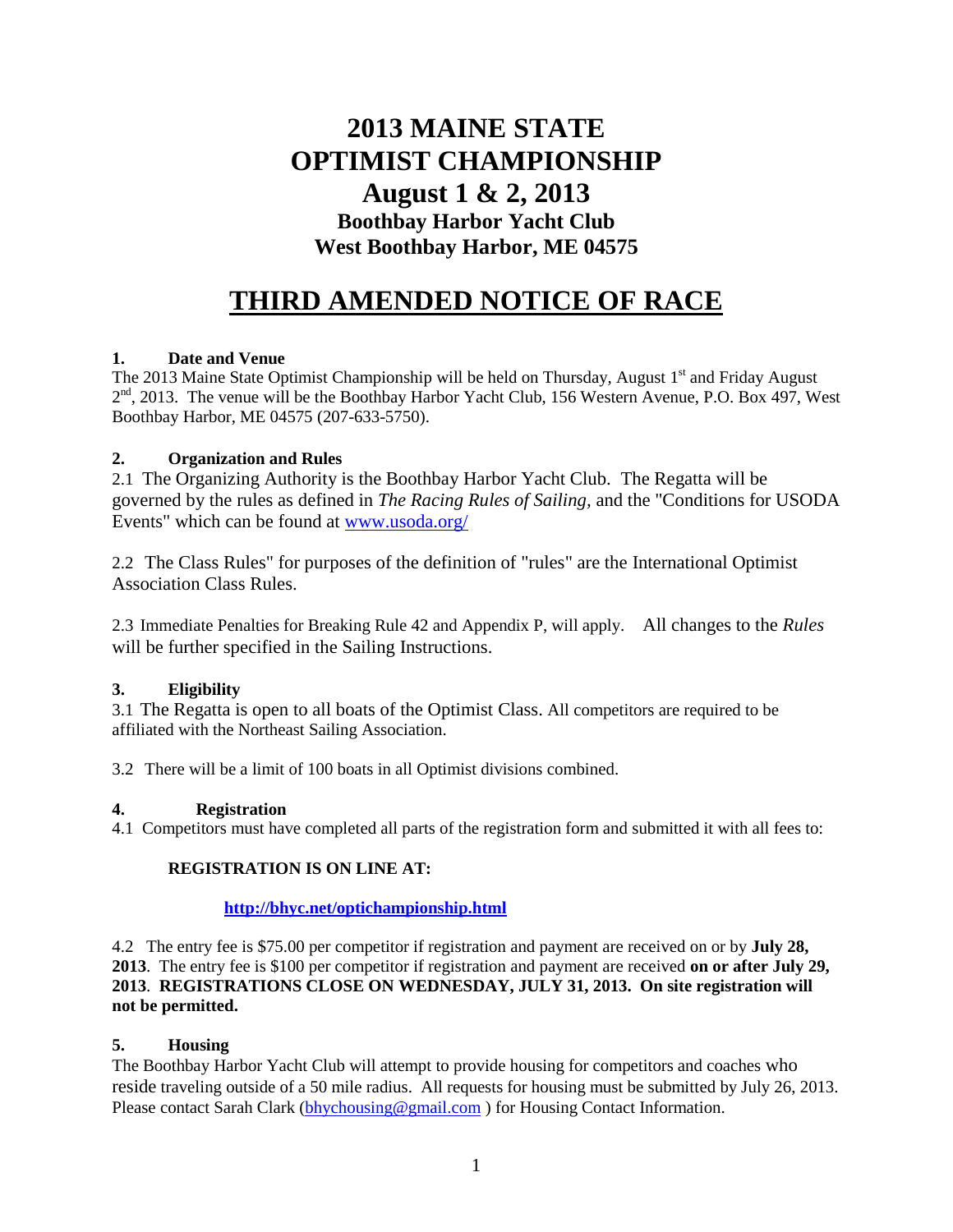### **6. Format of the Regatta**

Weather and resources permitting, Boothbay Harbor Yacht Club is planning for two separate starting lines, one for the Championship Fleets (Optimist Red, Blue and White) and one for the Optimist Green Fleet. Depending on the number of registrants, the Championship Fleet may be separated into divisions. If the Championship Fleet is divided into divisions, they will have rotating starts that will be announced at the Skipper's Meeting.

| 7.<br><b>Schedule</b><br>Wednesday, July 31 | $4:30 - 6:30$ PM | Check-in and Safety Check                         |
|---------------------------------------------|------------------|---------------------------------------------------|
| Thursday, August 1                          | $8:00-10:00$ AM  | Check-in and Safety Check                         |
|                                             | 10:30 AM         | Skippers' meeting followed by Harbor Start**      |
|                                             | 12:00 PM         | First warning of the day                          |
|                                             |                  | Lunch on the water*                               |
|                                             |                  | Racing to follow                                  |
|                                             | 4:30 PM          | No warning signal after this time                 |
|                                             | Coming Ashore    | Sailor's Cookout at Boothbay Harbor Yacht<br>Club |
| Friday, August 2                            | $9:30$ AM        | Skippers' meeting followed by Harbor Start**      |
|                                             | 10:30 AM         | First warning of the day                          |
|                                             |                  | Racing to follow                                  |
|                                             |                  | Lunch on the water*                               |
|                                             | $2:30$ PM        | No warning signal after this time                 |
|                                             | After racing     | <b>Awards Ceremony ASAP</b>                       |

\*or on shore at the Race Committee's discretion \*\* Harbor Start shall mean leaving the vicinity of the BHYC Floats

## **8. Racing**

The racing area for the Championship Fleet will be announced at the Skippers' Meeting each day but will be in the general location of Tumblers Island and Spruce Point. The racing area for the Green Fleet will be adjacent to the mooring field in Boothbay Harbor.

## **9. Course**

The courses will be provided at check-in.

#### **10. Scoring**

10.1 The Low-Point Scoring System, RRS Appendix A, will be used except when modified by this Notice of Race and the Sailing Instructions.

10.2 One race constitutes a Regatta.

10.3 A competitor's worst finish shall be discarded when five or more races have been completed.

#### **11. Sailing Instructions**

Sailing Instructions will be e-mailed to competitors or available at check-in.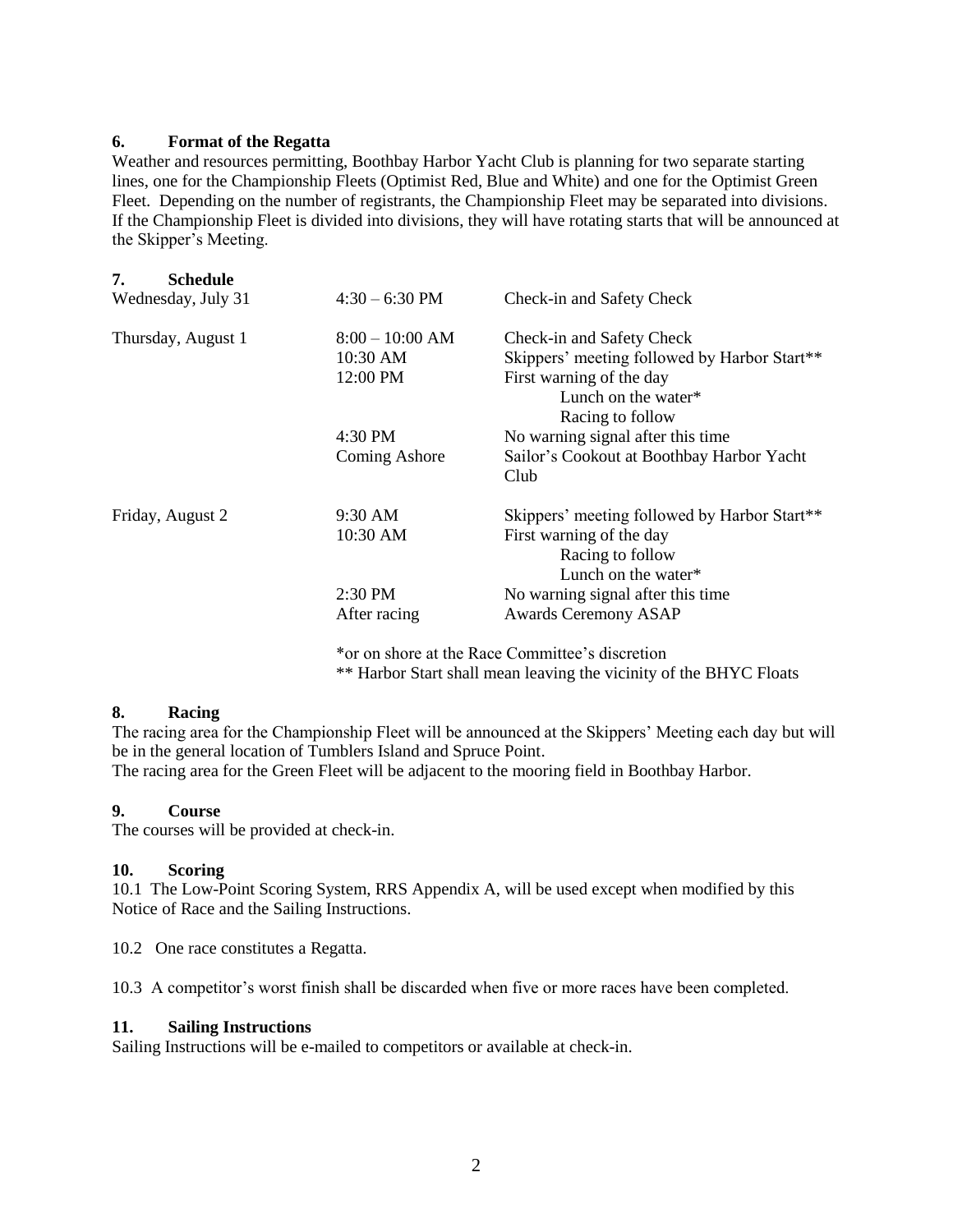# **12. Protests**

Competitors shall inform the Race Committee finish boat of the intention to file a protest immediately after finishing. Protests shall be filed in writing within 30 minutes of when the Race Committee docks. The docking time for the Race Committee shall be posted on the Notice Board. The location of the protest forms will be announced at the Skippers meeting. Flying of a Code Flag B or other flag signal is not required. This modifies the USODA Class Rules.

# **13. Personal buoyancy**

Each competitor must wear a US Coast Guard approved (or other nationally approved) personal flotation device (PFD), properly secured at all times, from dock to dock, unless when temporarily adding or removing clothing. Wet suits, dry suits and inflatable PFDs do not constitute adequate personal buoyancy. Failure to wear a PDF as required will result in penalty up to and including disqualification.

# **14. Safety**

14.1 A whistle must be attached with lanyard to the PFD. Competitors not complying with this instruction shall be given a penalty of five (5) points for each race in which they have failed to observe this instruction).

14.2 All competitors are requested to wear proper footwear at all times on and off the water. Coaches are asked to adhere to this as well.

14.3 **Each competitor is required to have an adult responsible for him/her on each race course who shall be a coach or representative from that competitor's club or a designated on the water coach who shall not be responsible for more than 10 competitors.** Each coach must monitor the designated Race Committee VHF Channel for that particular line with his/her own VHF radio. The Green Fleet will monitor Ch. 68. The Championship Fleet will monitor Ch. 71.

14.4 Parents/guardians are responsible for the safety of the sailor. It is the responsibility solely of the parents/guardians of the sailor to decide if the sailor should sail in the weather and sea conditions that might arise during the event. Parents not personally attending any part of the event must ensure that another adult is authorized and designated to make these decisions for their sailor.

14.5 A morning and afternoon sailor safety check-in procedure will be in place on the junior pier each day. It is required that all competitors check in when they go out and come off the water. Failure to comply by the procedure will result in a penalty of (10) points for each race sailed the day of the infraction. If a competitor is unable to go on the water for any reason, the adult responsible for him/her is required to notify one of the Race Committee members, Sally Lloyd, the Junior Sailing Director or the volunteer responsible for the safety check-in on the ramp for that day.

# **15. Support boats**

15.1 All coaches must complete Coach Boat Registration forms by 9:00 AM Thursday, August 1, 2013.

15.2 All coach, parent or other support boats will be expected to participate in the provisions of safety for the event. All such boats must stay outside the course area at all times.

15.3 All coach, parent or other support boats must be launched prior to Harbor Start. There will be no over-night tie-up at BHYC docks. Moorings will be available with priority given to coach boats. Additional moorings may be available for rent at Blake's Boatyard, (207-633-5040).